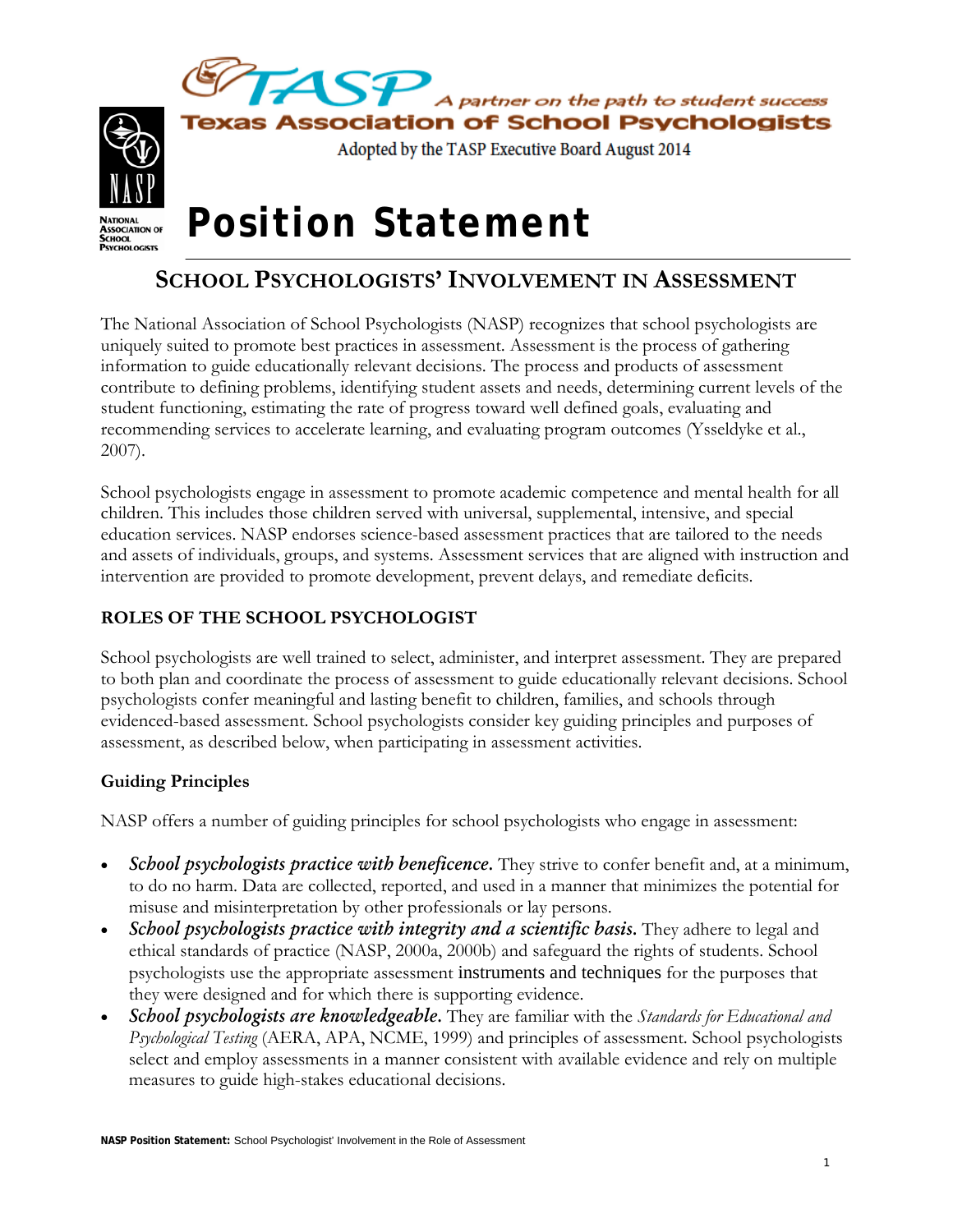- *School psychologists consider diversity.* They consider and adapt assessment practices to ensure fair and valid data collection and data use. School psychologists consider, accommodate, and provide appropriate modifications for all aspects of diversity that might impact assessment results, such as sensory acuity, motor skills, language, and cultural differences. School psychologists interpret and report outcomes in a manner that communicates the limitations of their assessments, data, and interpretations.
- *School psychologists employ a range of assessment methods that are sensitive to contextual influences*. They use a multimethod, multisource, and multisetting approach to assessment. The multiple methods of assessment include, but are not limited to, the use of record reviews, observations, interviews, and various forms of formal and informal testing. The multiple sources of information include, but are not limited to, parents, teachers, administrators, peers, students, curriculum materials, instructional procedures, and ecological conditions. The multiple settings include, but are not limited to, the classroom, hallway, playground, home, and analog situations that are used for controlled or standardized observation.
- *School psychologists are skilled at interpreting assessment data.* They synthesize and report information in a manner that can be understood by educators and parents, and used to inform instruction and improve educational outcomes.
- *School psychologists act as problem solvers.* They identify and collect information that is relevant to the purpose of assessment. Common purposes of assessment include problem identification, problem analysis, progress monitoring, program evaluation, and eligibility determination.

## **Educational Decisions and Evaluations**

NASP recognizes that assessment data are used to guide a wide variety of educationally relevant decisions. The type and amount of assessment data that are required are determined by the purpose of the assessment and relative stakes of the educational decision. Decisions can be classified along a spectrum from low stakes to high stakes. Low stakes decisions include those made by individual educators to guide routine decisions, which are frequent and reversible. Those decisions are guided by data from less formal and less rigorous assessments. In contrast, higher stakes decisions are less routine, less frequent, and less reversible. For example, diagnostic and special education eligibility decisions are high stakes. Those decisions are guided by data from more formal and rigorous assessment procedures. Those procedures, instrumentation, and results are associated with demonstrable technical adequacy, and such decisions rely on multiple assessment methods and sources of data. A limited set of educational decisions and evaluative purposes are listed below. Although they are some of the more common purposes of assessment, they are not the only purposes of assessment. School psychologists engage in a wide variety of assessments to address a wide variety of questions.

• *Routine Classroom Decisions.* There are a variety of routine classroom decisions that are informed by less formal assessments, which have unknown or modest technical adequacy. Less formal assessments often contribute those data that are routinely recorded in grade books, teacher logs/notes, and notes between home and school. NASP recognizes that routine classroom decisions are dynamic, numerous, and of relatively low-stakes, so it is often appropriate to use less formal approaches to assessment. The quantity and accumulation of data from less formal assessments often provide adequate guidance to serve students who are typically functioning. Supplemental assessment is necessary to guide service delivery for students with atypical functioning.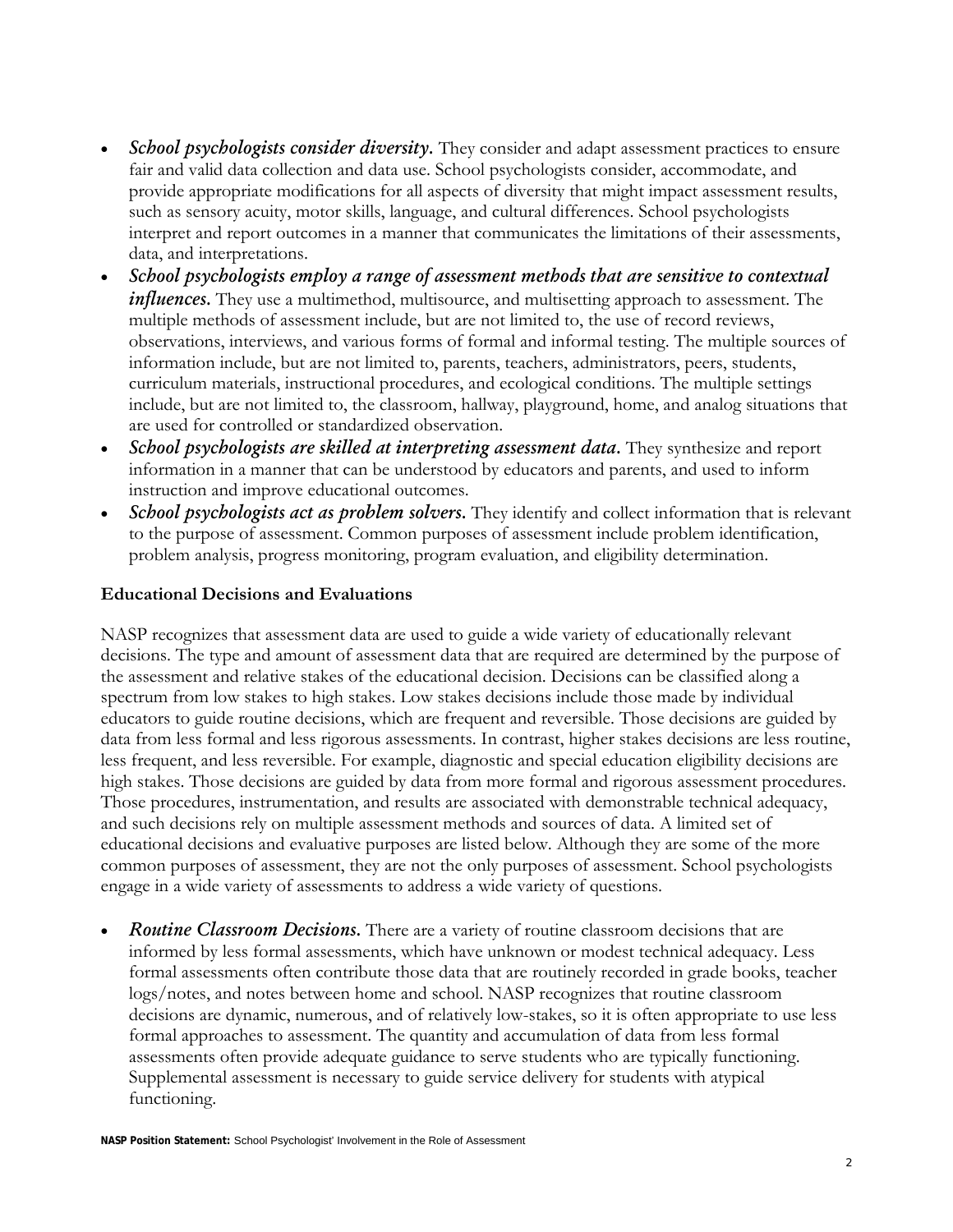- **Screening Decisions.** Routine screening is necessary to ensure that students are making adequate progress and to identify students with deficit levels and rates of achievement within critical domains of academic and mental health. Effective systems screen at least annually and often three to four times per year. Screening assessments are critical to effective service delivery at the individual, group, and systems levels; therefore, they are 'moderate stakes' assessments that should be conducted using measures of appropriate technical adequacy. Screening data are used to guide resource allocation to prevent and remediate problems by allocating resources to prevent and remediate deficits.
- *Problem Definition and Certification*. Assessment guides the allocation of resources for the purpose of problem prevention and remediation. Problems should be measured and quantified whenever supplemental or intensive resources are allocated to prevent or remediate deficit levels and increase rates of development. In conjunction with other educational decisions and evaluations, it is critical that problems be well defined and certified in a manner that is meaningful, measurable and monitorable.
- *Problem Analysis for Instruction/Intervention Planning.* Assessment for the purpose of problem analysis occurs to identify the causal and maintaining variables that contribute to educational problems at the individual, group, and system levels. Problem analysis occurs to isolate intervention targets and provide recommendations for instruction and intervention. These decisions are intended to optimize the match between student needs and services that are provided.
- *Program Evaluation and Accountability.* Instruction and intervention services should be assessed using summative, interim, and formative assessment. Summative assessment data, such as end of the year assessments and statewide testing, should be used routinely to evaluate the effect of core, supplemental, and intensive services at the system, group, and individual levels respectively. Interim assessments, which occur three to four times annually, and formative assessments, which are used at least monthly, are used strategically to evaluate program effects over brief periods.
- *Diagnostic and Eligibility Decisions*. The data collected and used to guide each of the previously listed educational decisions are integrated and synthesized as part of diagnostic and eligibility decisions. These are high-stakes decisions that substantially impact the lives of students and their families. School psychologists rely on a multimethod, multisource, and, often, multisetting approach to assessment as they function within a multidisciplinary team.

School psychologists engage in the process of assessment. They help consumers understand multiple types of assessment outcomes and how to make the best use of those outcomes. Their skills and expertise in assessment can be applied for a variety of purposes that contribute to data-based decision making and enhance academic and behavioral childhood outcomes.

### **SUMMARY**

NASP recognizes that school psychologists are highly qualified to conduct individualized assessments. They are also skilled to collaborate with teachers and other educators to design, implement, and interpret various types of assessments on both the individual and group level. The results of such assessments provide useful information to guides educational decisions and improve childhood outcomes.

NASP recognizes that assessment should be closely linked to instruction and intervention to provide useful data that guides educational decisions and improves childhood outcomes. Along with